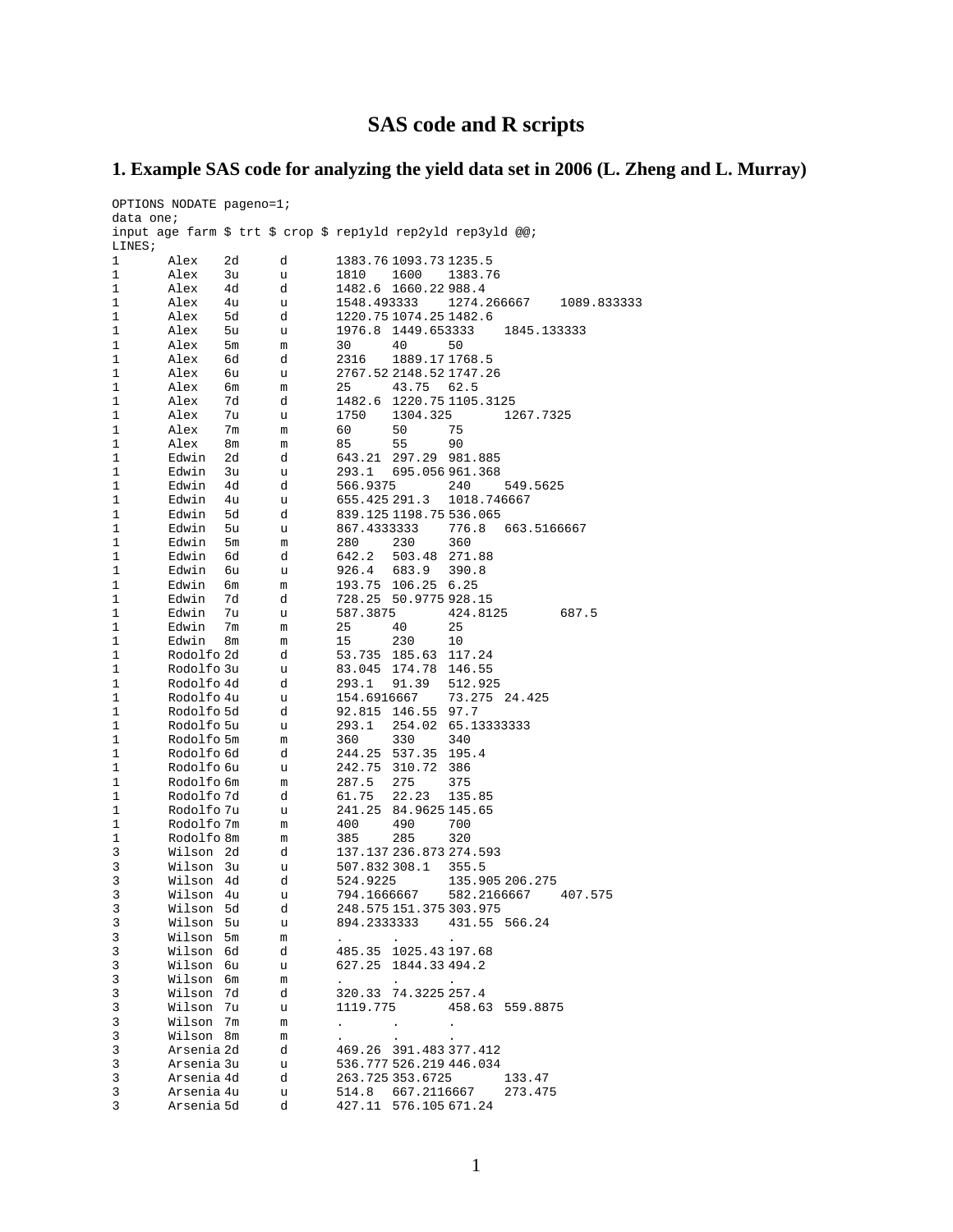3 Arsenia 5u u 617.76 703.2666667 1078.236667 3 Arsenia 5m m 245 291.6 280 3 Arsenia 6d d 294.32 899.97 497.88 3 Arsenia 6u u 637.06 1179.23 360.58 3 Arsenia 6m m 226 291.625 255.25 3 Arsenia 7d d 222.5325 326.155 495.0825 3 Arsenia 7u u 600.3075 589.615 426.1725 3 Arsenia 7m m 437.5 495.5 466.5 3 Arsenia 8m m 262.5 309.2 268.3 3 Sim 2d d 119.922 343.65 416.938 3 Sim 3u u 428.85 795.97 665.85 13 Sim 4d d 500.325 457.44 471.735<br>3 Sim 4u u 543.4333333 397.083<br>3 Sim 5d d 1014.36 524.15 655.185 3 Sim 4u u 543.4333333 397.0833333 577.0666667 3 Sim 5d d 1014.36 524.15 655.185 3 Sim 5u u 540.7 559.4166667<br>3 Sim 5m m 150 160 140 3 Sim 5m m 150 160 140 3 Sim 6d d 600.32 628.98 711.89 3 Sim 6u u 383.6 767.2 815.16 3 Sim 6m m 125 162.5 162.5 3 Sim 7d d 398.16 286.77 350.2275 3 Sim 7u u 603.125 721.3 455.525 3 Sim 7m m 375 250 250 3 Sim 8m m 150 200 140 ; PROC PRINT data=one; TITLE 'Yield 2006 DATA'; RIIN: data two; set one; rep = 1; yield =rep1yld; output; rep = 2; yield =rep2yld; output; rep = 3; yield =rep3yld; output; run; proc print data=two; run; /\*Dinorado data\*/ proc mixed data = two covtest  $cl$ ; where crop = 'd'; class age farm rep trt; model yield = trt age trt\*age/ddfm=satterth outp=newd; random farm(age) rep(farm age) trt\*farm(age); lsmeans age trt age\*trt/cl; lsmeans trt/diff adjust=TUKEY; lsmeans age\*trt/diff slice=age; run; proc print data=newd; run; proc univariate normal plot data=newd; var resid; run; /\*UPL Ri-5 data\*/ proc mixed data = two covtest cl; where  $\text{crop} = 'u'$ ; class age farm rep trt; model yield = trt age trt\*age/ddfm=satterth outp=newu; random farm(age) rep(farm age) trt\*farm(age); lsmeans age trt age\*trt/cl; lsmeans trt/diff adjust=TUKEY; lsmeans age\*trt/diff slice=age; run; proc print data=newu; run; proc univariate normal plot data=newu; var resid; run;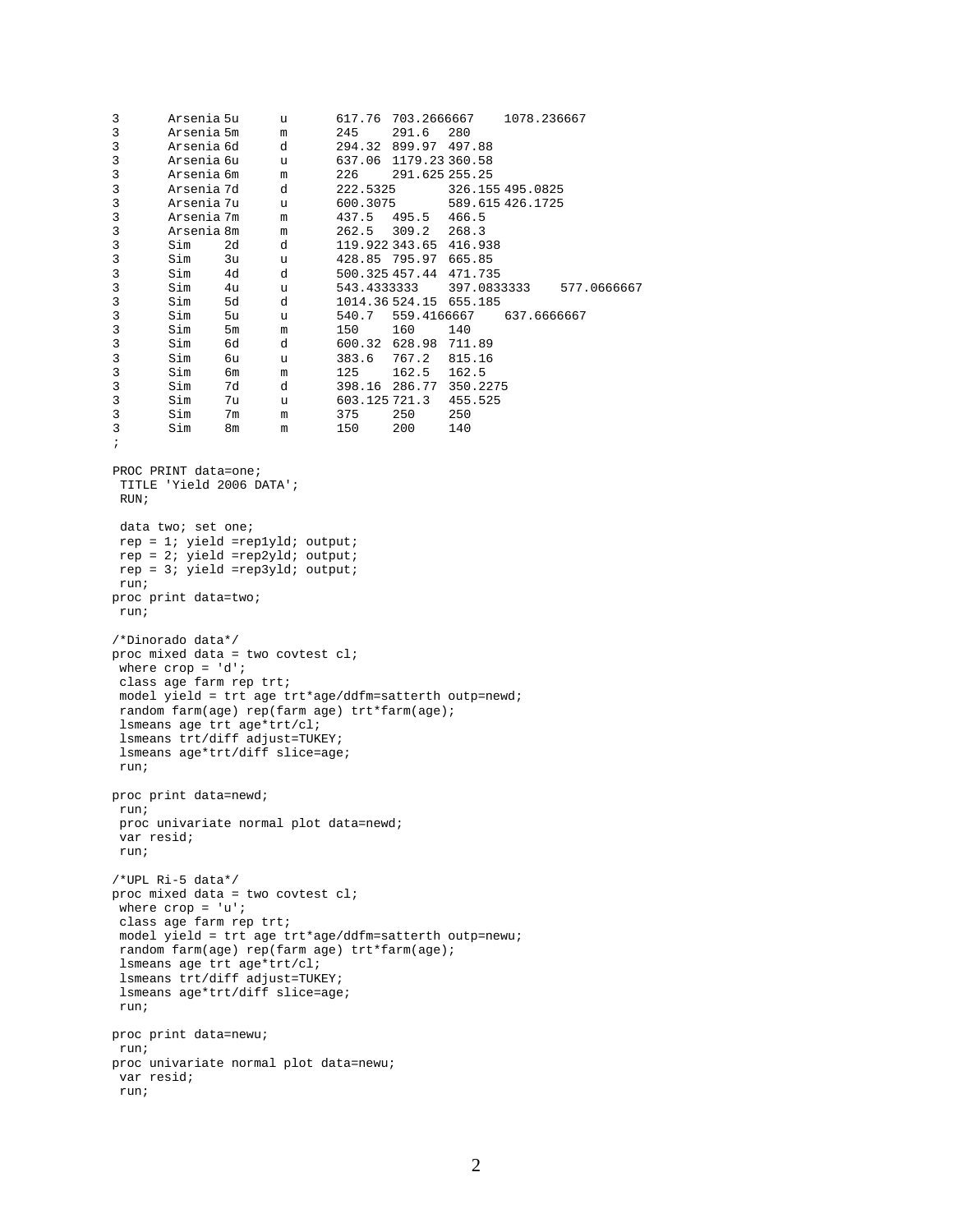```
/*Mungbean data*/
proc mixed data = two covtest cl;
where \text{crop} = \text{'m''}class age farm rep trt;
model yield = trt age trt*age/ddfm=satterth outp=newm;
random farm(age) rep(farm age) trt*farm(age);
lsmeans age trt age*trt/cl;
lsmeans trt/diff adjust=TUKEY;
lsmeans age*trt/diff slice=age;
run;
proc print data=newm;
run;
proc univariate normal plot data=newm;
var resid;
run;
proc glimmix data = two;
where \text{crop} = 'm';
class age farm rep trt;
model yield = trt age trt*age/dist=gamma link=log ddfm=satterth;
random farm(age) rep(farm age) trt*farm(age);
lsmeans age trt age*trt/cl ilink;
lsmeans trt/diff adjust=TUKEY ilink;
lsmeans age*trt/diff slice=age ilink;
run;
```
## **2. Example SAS code for analyzing the yield data set in 2007-2008 (L. Zheng and L. Murray)**

```
OPTIONS NODATE pageno=1;
data one;
input year $ age farm $ trt $ crop $ rep1yld rep2yld rep3yld @@; 
LINES;<br>2007
2007 1 Naje 2d d 1055.5058 1141.0853 256.9767
2007 1 Naje 3u u 1469.186 1780.4651 1865.3876
2007 1 Naje 4d d 751.4535 1095.7365 188.88075
2007 1 Naje 4u u 1508.436667 1936.175667 1296.673167
2007 1 Naje 5d d 737.5 5734.399 225.349
2007 1 Naje 5u u 1894.38 2096.124<br>2007 1 Naje 5m m 400 276 300
2007 1 Naje 5m m 400 276 300
2007 1 Naje 6d d 250.194 250 1751.163
2007 1 Naje 6u u 301.163 452.965 2777.209
2007 1 Naje 6m m 250 512.5 162.5
2007 1 Naje 7d d 318.5755 274.254 819.88375
2007 1 Naje 7u u 1363.80825 137<br>2007 1 Naje 7m m 250 650 350
2007 1 Naje 7m m 250 650 350
2007 1 Naje 8m m 340 340 120
2007 1.5 Sabang 2d d 755.814 756.7209 1092.3333
2007 1.5 Sabang 3u u 1046.7752 970.8837 1065.438
2007 1.5 Sabang 4d d 634.88375 732.55825 1295.72675
2007 1.5 Sabang 4u u 1134.257167 1239.341167 1167.907
2007 1.5 Sabang 5d d 879.7675 523.9825 1085.93
2007 1.5 Sabang 5u u 1373.953333 247.8683333<br>2007 1.5 Sabang 5m m 430 435 480
2007 1.5 Sabang 5m m<br>2007 1.5 Sabang 6d d
2007 1.5 Sabang 6d d 589.767 1087.636 1169.302
2007 1.5 Sabang 6u u 1368.527 1581.<br>2007 1.5 Sabang 6m m 343.75 375 412.5
2007 1.5 Sabang 6m m 343.75 375<br>2007 1.5 Sabang 7d d 1004.92725
2007 1.5 Sabang 7d d 1004.92725 756.376 1277.3255
2007 1.5 Sabang 7u u 602.79075 163!<br>2007 1.5 Sabang 7m m 550 650 500
2007 1.5 Sabang 7m m 550 650 500
2007 1.5 Sabang 8m m 335 320 310
2007 2 Dorolu 2d d 382.6357 120.5426 72.7035
2007 2 Dorolu 3u u 593.0233 119.8643 578.13<br>2007 2 Dorolu 4d d 359.73825 62.03975 72.965
2007 2 Dorolu 4d d 359.73825 62.03975 72.965
2007 2 Dorolu 4u u 402.6163333 238.8566667 321.7055
2007 2 Dorolu 5d d 145.349 48.314 365.5525
2007 2 Dorolu 5u u 727.3256667 79.45733333 670.6976667
                            525.4 551
```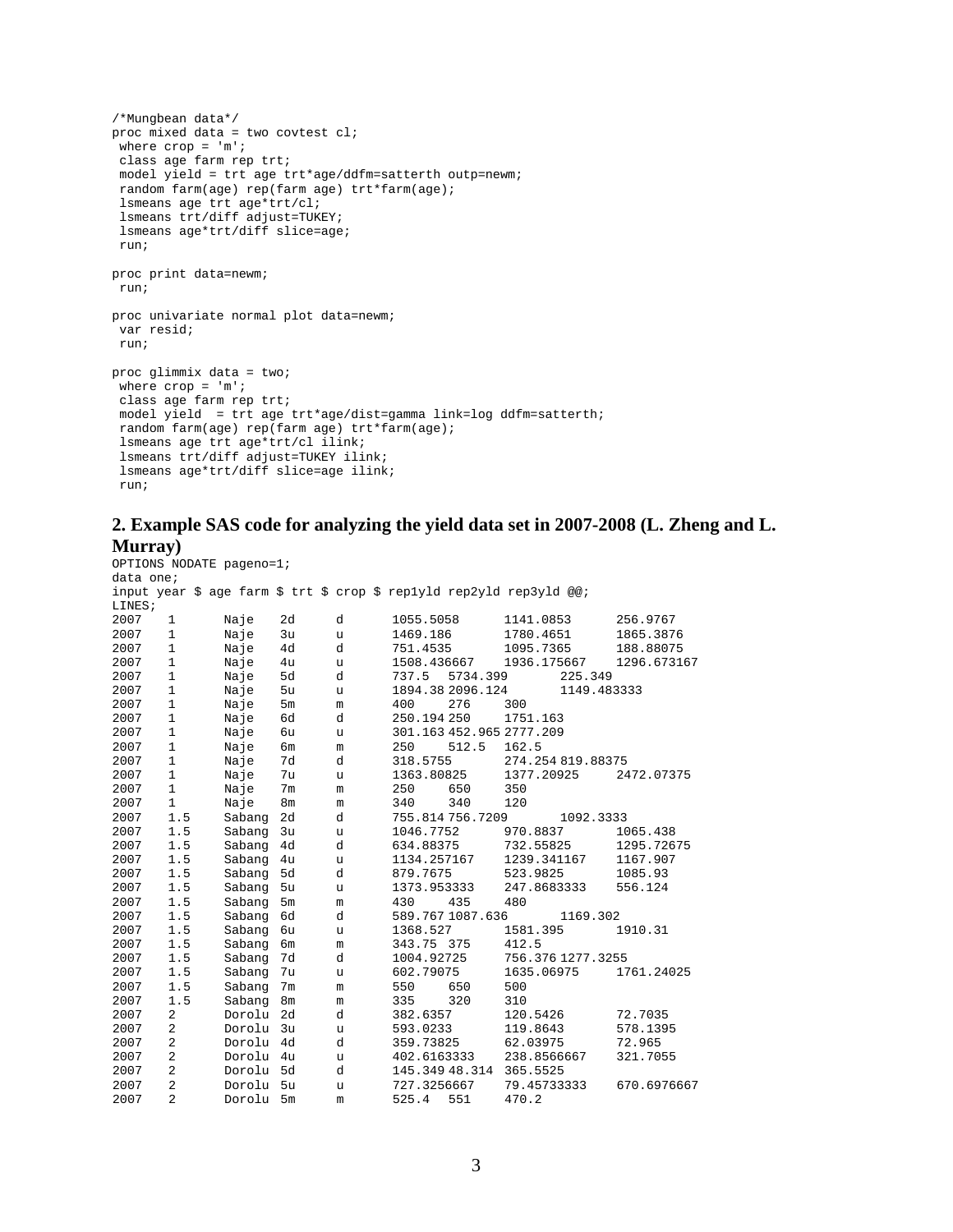| 2007                            | 2                                | Dorolu                              | 6d             | d             | 240.504 199.845 294.186                                               |                |                          |           |             |  |  |
|---------------------------------|----------------------------------|-------------------------------------|----------------|---------------|-----------------------------------------------------------------------|----------------|--------------------------|-----------|-------------|--|--|
| 2007                            | 2                                | Dorolu                              | 6u             | u             | 290.698 239.147 343.624                                               |                |                          |           |             |  |  |
| 2007                            | 2                                | Dorolu                              | 6m             | m             | 323.5                                                                 | 399.125 427.75 |                          |           |             |  |  |
| 2007                            | 2                                | Dorolu                              | 7d             | d             | 301.841 60.80425                                                      |                |                          | 239.24425 |             |  |  |
| 2007                            | 2                                | Dorolu                              | 7u             | u             | 541.13375                                                             |                | 122.19                   | 511.36625 |             |  |  |
| 2007                            | 2                                | Dorolu                              | 7 <sub>m</sub> | m             | 441.5                                                                 | 605            | 467.5                    |           |             |  |  |
| 2007                            | 2                                | Dorolu                              | 8 <sub>m</sub> | m             | 448.4                                                                 | 460            | 223.3                    |           |             |  |  |
| 2008                            | 2                                | Naje                                | 2d             | d             | 1080.9302                                                             |                | 1008.8682                |           | 833.8605    |  |  |
| 2008                            | 2                                | Naje                                | 3u             | u             | 1174.5155                                                             |                | 1480.9109                |           | 919.186     |  |  |
| 2008                            | 2                                | Naje                                | 4d             | d             | 1078.89525                                                            |                | 899.0795                 |           | 1181.64725  |  |  |
| 2008                            | 2                                | Naje                                | 4u             | u             | 881.671 1000.3575                                                     |                |                          | 881.671   |             |  |  |
| 2008                            | 2                                | Naje                                | 5d             | d             | 1281.815                                                              |                | 1845.814                 |           | 1127.9975   |  |  |
| 2008                            | 2                                | Naje                                | 5u             | u             | 848.4066667                                                           |                | 1357.450333              |           | 1153.833    |  |  |
| 2008                            | 2                                | Naje                                | 5m             | m             | 340                                                                   | 330            | 240                      |           |             |  |  |
| 2008                            | 2                                | Naje                                | 6d             | d             | 1744.587                                                              |                | 1231.473                 |           | 1641.964    |  |  |
| 2008                            | 2                                | Naje                                | 6u             | u             | 1729.432                                                              |                | 1831.163                 |           | 1831.163    |  |  |
| 2008                            | 2                                | Naje                                | бm             | m             | 287.5                                                                 | 362.5          | 312.5                    |           |             |  |  |
| 2008                            | 2                                | Naje                                | 7d             | d             | 1233.6435                                                             |                | 719.62525                |           | 771.02725   |  |  |
| 2008                            | 2                                | Naje                                | 7u             | u             | 1278.26225                                                            |                | 1227.13175               |           | 945.914     |  |  |
| 2008                            | 2                                | Naje                                | 7m             | m             | 375                                                                   | 400            | 450                      |           |             |  |  |
| 2008                            | 2                                | Naje                                | 8m             | m             | 320                                                                   | 400            | 300                      |           |             |  |  |
| 2008                            | 2.5                              | Sabang                              | 2d             | d             | 573.4612                                                              |                | 427.5807                 |           | 578.4916    |  |  |
| 2008                            | 2.5                              | Sabang                              | 3u             | u             | 837.4806                                                              |                | 725.1357                 |           | 919.186     |  |  |
| 2008                            | 2.5                              | Sabang                              | 4d             | d             | 604.2635                                                              |                | 377.66475                |           | 478.37525   |  |  |
| 2008                            | 2.5                              | Sabang                              | 4u             | u             | 851.3135                                                              |                | 612.9456667              |           | 715.1033333 |  |  |
| 2008                            | 2.5                              | Sabang                              | 5d             | d             | 608.9145                                                              |                | 837.258 507.429          |           |             |  |  |
| 2008                            | 2.5                              | Sabang                              | 5u             | u             | 853.5746667                                                           |                | 1195.004333              |           | 1177.932667 |  |  |
| 2008                            | 2.5                              | Sabang                              | 5 <sub>m</sub> | m             | 420                                                                   | 380            | 240                      |           |             |  |  |
| 2008                            | 2.5                              | Sabang                              | 6d             | d             | 661.001762.694661.001                                                 |                |                          |           |             |  |  |
| 2008                            | 2.5                              | Sabang                              | бu             | u             | 1524.419                                                              |                | 1422.791                 |           | 1676.86     |  |  |
| 2008                            | 2.5                              | Sabang                              | бm             | m             | 287.5                                                                 | 325            | 400                      |           |             |  |  |
| 2008                            | 2.5                              | Sabang                              | 7d             | d             |                                                                       |                | 662.597 611.628 229.3605 |           |             |  |  |
| 2008                            | 2.5                              | Sabang                              | 7u             | u             | 855.67825                                                             |                | 970.62025                |           | 881.221     |  |  |
| 2008                            | 2.5                              | Sabang                              | 7 <sub>m</sub> | m             | 300                                                                   | 200            | 350                      |           |             |  |  |
| 2008                            | 2.5                              | Sabang                              | 8 <sub>m</sub> | m             | 340                                                                   | 300            | 330                      |           |             |  |  |
| 2008                            | 3                                | Dorolu 2d                           |                | d             | 767.2661                                                              |                | 888.4134                 |           | 757.1705    |  |  |
| 2008                            | 3                                | Dorolu                              | 3u             | u             | 855.5194                                                              |                | 1211.9858                |           | 1344.3876   |  |  |
| 2008                            | 3                                | Dorolu                              | 4d             | d             | 666.00925                                                             |                | 452.38375                |           | 816.804     |  |  |
| 2008                            | 3                                | Dorolu 4u                           |                | u             | 943.1653333                                                           |                | 883.6865                 |           | 679.7588333 |  |  |
| 2008                            | 3                                | Dorolu                              | 5d             | d             | 758.5271719.328                                                       |                |                          | 910.2325  |             |  |  |
| 2008                            | 3                                | Dorolu                              | 5u             | u             | 1184.001                                                              |                | 1353.144                 |           | 879.5433333 |  |  |
| 2008                            | 3                                | Dorolu                              | 5 <sub>m</sub> | m             | 460                                                                   | 440            | 420                      |           |             |  |  |
| 2008                            | 3                                | Dorolu                              | 6d             | d             |                                                                       |                | 503.23 1006.46 1761.305  |           |             |  |  |
| 2008                            | 3                                | Dorolu                              | 6u             | u             | 509.819 1223.566                                                      |                |                          | 1529.457  |             |  |  |
| 2008                            | 3                                | Dorolu                              | 6m             | m             | 337.5                                                                 | 287.5          | 450                      |           |             |  |  |
| 2008                            | 3                                | Dorolu                              | 7d             | d             | 1112.36425                                                            |                | 606.74425                |           | 581.46325   |  |  |
| 2008                            | 3                                | Dorolu                              | 7u             | u             | 1195.79775                                                            |                | 636.06275                |           | 788.71775   |  |  |
| 2008                            | 3                                | Dorolu                              | 7 <sub>m</sub> | $\mathfrak m$ | 300                                                                   | 400            | 500                      |           |             |  |  |
| 2008                            | 3                                | Dorolu                              | 8 <sub>m</sub> | $\mathfrak m$ | 440                                                                   | 400            | 880                      |           |             |  |  |
|                                 |                                  |                                     |                |               |                                                                       |                |                          |           |             |  |  |
| $\cdot$                         |                                  |                                     |                |               |                                                                       |                |                          |           |             |  |  |
|                                 |                                  |                                     |                |               |                                                                       |                |                          |           |             |  |  |
|                                 | PROC PRINT data=one;             |                                     |                |               |                                                                       |                |                          |           |             |  |  |
|                                 |                                  | TITLE 'Yield 2007 and 2008 DATA';   |                |               |                                                                       |                |                          |           |             |  |  |
| RUN;                            |                                  |                                     |                |               |                                                                       |                |                          |           |             |  |  |
|                                 |                                  |                                     |                |               |                                                                       |                |                          |           |             |  |  |
|                                 | data two; set one;               |                                     |                |               |                                                                       |                |                          |           |             |  |  |
|                                 |                                  | $rep = 1$ ; yield =replyld; output; |                |               |                                                                       |                |                          |           |             |  |  |
|                                 | rep = 2; yield =rep2yld; output; |                                     |                |               |                                                                       |                |                          |           |             |  |  |
|                                 |                                  | $rep = 3i$ yield = rep3yld; output; |                |               |                                                                       |                |                          |           |             |  |  |
| run;                            |                                  |                                     |                |               |                                                                       |                |                          |           |             |  |  |
|                                 | proc print data=two;             |                                     |                |               |                                                                       |                |                          |           |             |  |  |
| run;                            |                                  |                                     |                |               |                                                                       |                |                          |           |             |  |  |
|                                 |                                  |                                     |                |               |                                                                       |                |                          |           |             |  |  |
| /*Dinorado data*/               |                                  |                                     |                |               |                                                                       |                |                          |           |             |  |  |
| proc mixed data=two covtest cl; |                                  |                                     |                |               |                                                                       |                |                          |           |             |  |  |
|                                 | where $\text{crop} = 'd'$ ;      |                                     |                |               |                                                                       |                |                          |           |             |  |  |
|                                 |                                  | class year farm rep trt;            |                |               |                                                                       |                |                          |           |             |  |  |
|                                 |                                  |                                     |                |               | model yield = trt year trt*year/ddfm=satterth outp=newd;              |                |                          |           |             |  |  |
|                                 |                                  |                                     |                |               | random farm rep(farm) trt*farm trt*rep(farm) year*farm year*rep(farm) |                |                          |           |             |  |  |
|                                 |                                  | year*trt*farm;                      |                |               |                                                                       |                |                          |           |             |  |  |
|                                 |                                  |                                     |                |               |                                                                       |                |                          |           |             |  |  |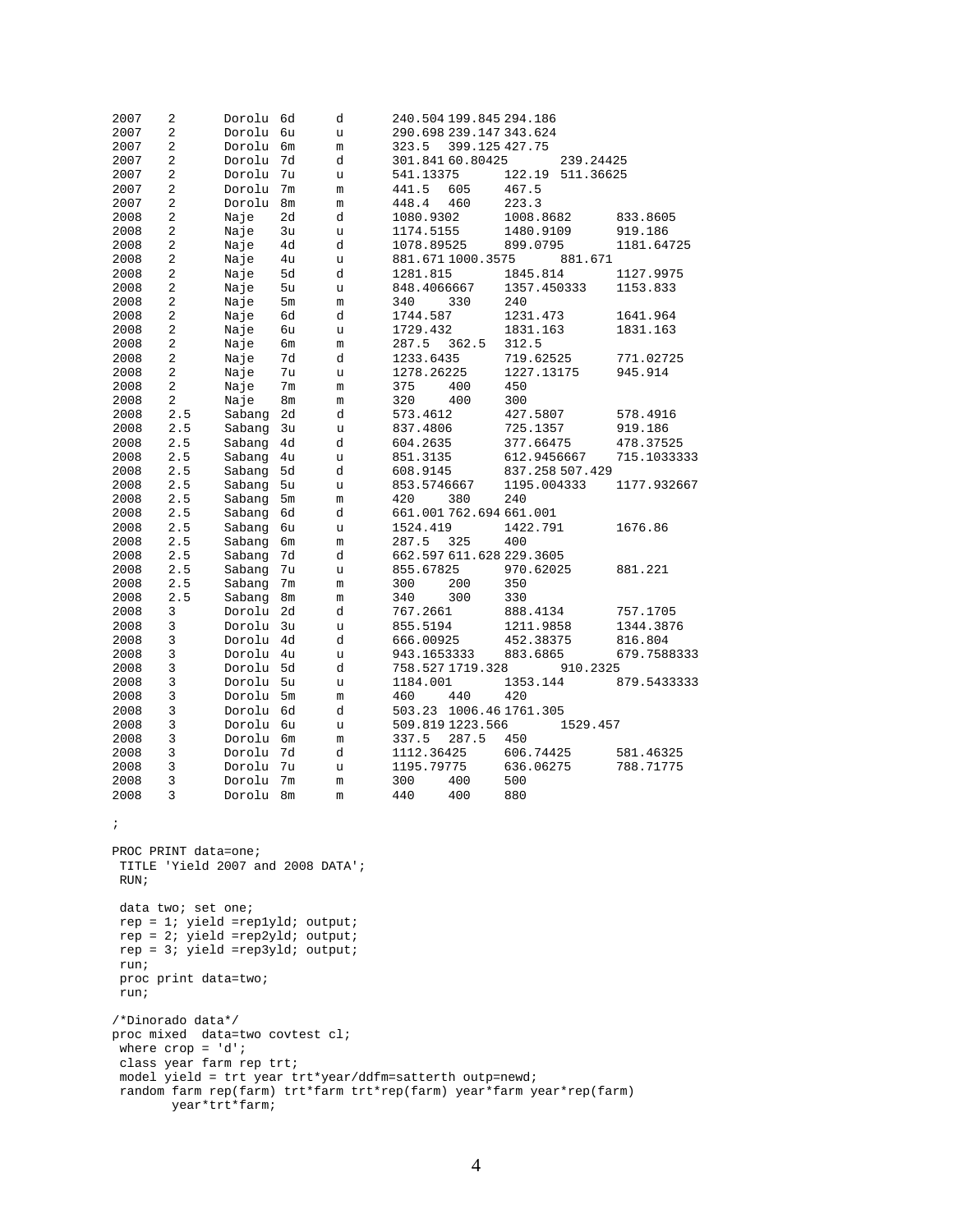```
lsmeans year trt year*trt/cl;
 lsmeans trt/diff adjust=TUKEY;
LSMEANS year*trt/diff slice=year adjust=TUKEY;
run;
proc print data=newd;
run;
proc univariate normal plot data=newd;
var resid;
run;
/*UPL Ri-5 data*/
proc mixed data=two covtest cl;
 where \text{crop} = 'u';
class year farm rep trt;
model yield = trt year trt*year/ddfm=satterth outp=newu;
random farm rep(farm) trt*farm trt*rep(farm) year*farm year*rep(farm) 
        year*trt*farm;
lsmeans year trt year*trt/cl;
lsmeans trt/diff adjust=TUKEY;
LSMEANS year*trt/diff slice=year adjust=TUKEY;
run;
proc univariate normal plot data=newu;
var resid;
run;
/*Mungbean data*/
proc mixed data=two covtest cl;
where \text{crop} = 'm';
class year farm rep trt;
model yield = trt year trt*year/ddfm=satterth outp=newm;
random farm rep(farm) trt*farm trt*rep(farm) year*farm year*rep(farm) 
        year*trt*farm;
lsmeans year trt year*trt/cl;
lsmeans trt/diff adjust=TUKEY;
LSMEANS year*trt/diff slice=year adjust=TUKEY;
run;
```
#### **3. R scripts for Figure 2 (L. Zheng)**

```
dat1=read.csv("C:/1.Dat2006yield.per.row_formatted.csv")
dat2=read.csv("C:/1.Dat.0708yield.per.row_formatted.csv")
colnames(dat1)
colnames(dat2)
dat = data.frame(rbind(dat1,dat2))
years = c(2006, 2007, 2008)
Dina=c("2d","4d", "5d", "6d","7d")
UPL=c("3u", "4u", "5u", "6u", "7u")
MB=c("8m", "5m","6m","7m")
trts=c(Dina, UPL, MB)
## put all the yield values in a list because the length of yield in 2006, 
## 2007 and 2008 differ. 
listd=list()
for(i in 1:length(trts)){#length(trts).
    for (j in 1:length(years)){
    dats1=dat[dat$year==years[j]&dat$trt==trts[i],][,6:8]
   datr1 = list(c(apply(dats1,2,as.numeric)))
    listd=c(listd,datr1)
    } 
} 
listd[[8]][4]<-523 
# replaces a big outlier 5734.4 in 5d 2007 using the adjacent value 523.
```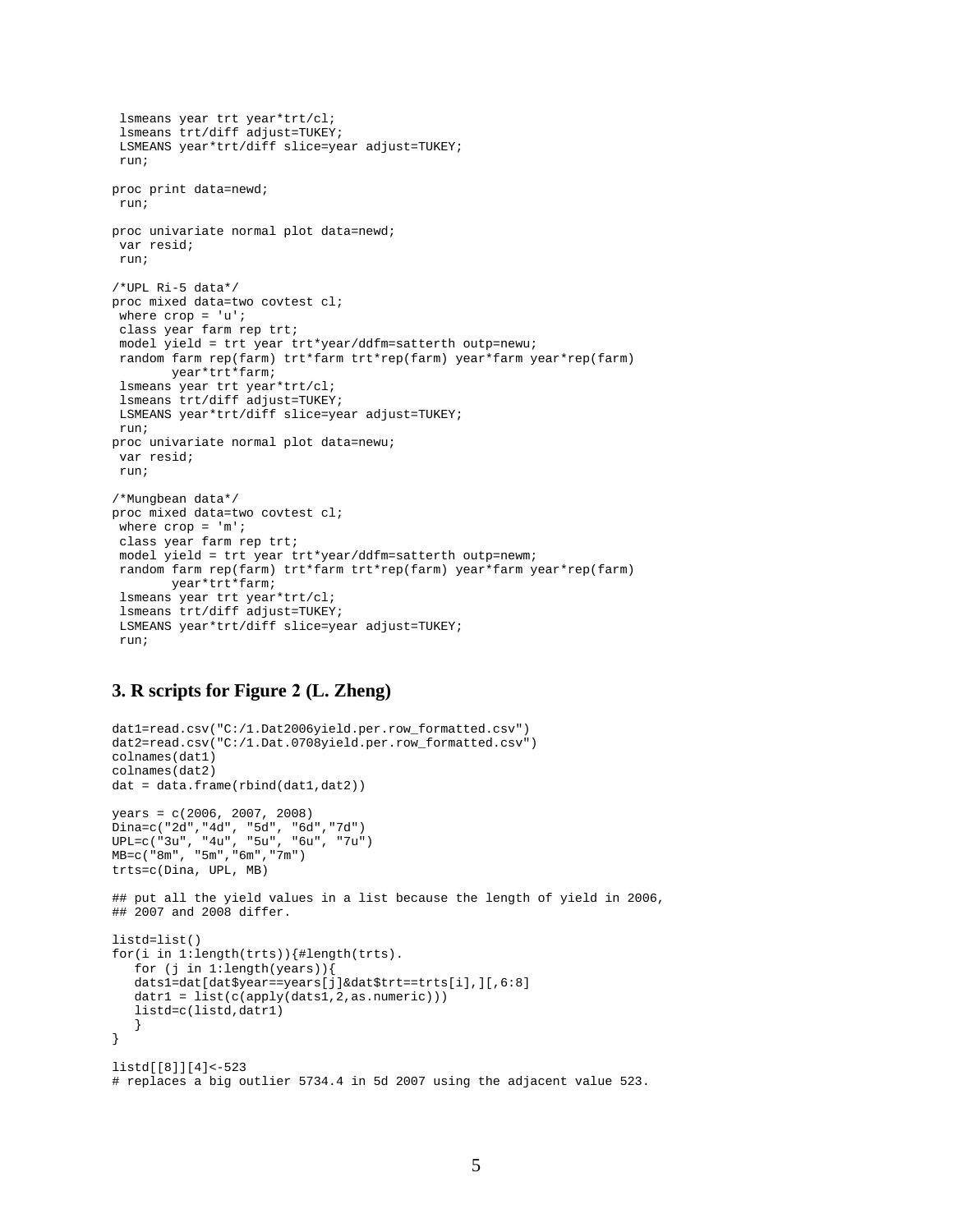```
p=c(1,4,7,10,13) 
b=numeric()
for(i in p) {
s=c(i-0.50, i, i+0.50)b=c(b,s)}
b
par(mar=c(2.4,4.1,1.8,0.8), oma=c(0,0,3,0))
m \leftarrow rbind(1,2,3)
layout(m, width = c(4.6, 1.4))
layout.show(3)
plot(seq(0, 14, by = (14/(2500 - 1))), 1:2500, axes=FALSE, type="n",xaxt='n',yaxt='n',xlab="",ylab="Yield(g/row)")
axis(2, tok = 1, las=1, col = "grey", lty = "dotted", lwd=0.05)boxplot(listd[c(1:6,13:15,7:12)], add=TRUE,xlim=c(0,14),boxwex=0.30, 
col=c(qrev(c(0.12,1.24,2.6)/3)), at = b, medcol=c("white"), axes=FALSE)
box()axis(side=1,at=p,labels=c("monoculture", "RM", "0.2MB","0.5MB", "0.8MB"))
legend("topleft",c("Dinorado"),cex=1)
legend("top", legend=c("2006","2007","2008"),fill=c(grey(c(0.12,1.24,2.6)/3)),ncol=3, bty="n");
plot(seq(0, 14, by = (14/(2800 - 1))), 1:2800, axes=FALSE, type="n",xaxt='n',yaxt='n',xlab="",ylab="Yield(g/row)")
axis(2, tck = 1, las=1, col = "grey", lty = "dotted", lwd=0.05)
boxplot(listd[c(16:21,28:30,22:27)],add=TRUE,xlim=c(0,14),col=c(grey(c(0.12,1.24,2.6)/3)), 
boxwex=0.30, at = b, medcol=c('white"), axes=FALSE)
box()
axis(side=1,at=p,labels=c("monoculture", "RM","0.2MB", "0.5MB", "0.8MB"))
legend("topleft",c("UPL Ri-5"),cex=1)
plot(seq(0, 14, by = (14/(900 - 1))), 1:900, axes=FALSE, type="n",xaxt='n',yaxt='n',xlab="",ylab="Yield(g/row)")
axis(2, tck = 1, las=1, col = "grey", lty = "dotted", lwd=0.05)
boxplot(listd[c(31:33,40:42,34:39)], add=Truer, xlim=c(0,14), boxwex=0.30,\verb"col=c(grey(c(0.12,1.24,2.6)/3)) , at = b[1:12], axes=FALSE, medcol=c("white"))
box()
axis(side=1,at=p[1:4],labels=c("monoculture","0.2MB","0.5MB", "0.8MB"))
```
#### legend("topleft",c("Mung Bean"),cex=1)

## **4. R scripts for Figure 3 (L. Zheng)**

```
dat1=read.csv("F:/2.Dat.LER2006 formatted for reps.csv")
dat2=read.csv("F:/2.Dat.LER20078 formatted for reps.csv")
colnames(dat1)
colnames(dat2)
dat = data.frame(rbind(dat1,dat2))
years = c(2006, 2007, 2008) # new variable.\text{trts=c}(4, 5, 6, 7)# new variable.
listd=list()
for(i in 1:length(trts)){#length(trts).
   for (j in 1:length(years)){
   dats1=dat[dat$year==years[j]&dat$trt==trts[i],][,5:7]
  datr1 = list(c(apply(dats1,2,as.numeric)))
    listd=c(listd,datr1)
    } 
} 
# Reorder the list according to the treatment in Table 2. 
listd=listd[c(1:3,10:12,4:9)]
p=c(1,4,7,10) # the centers of box plots for each year.
b=numeric()
for(i in p) {
s=c(i-0.50, i, i+0.50)
b=c(b,s)
```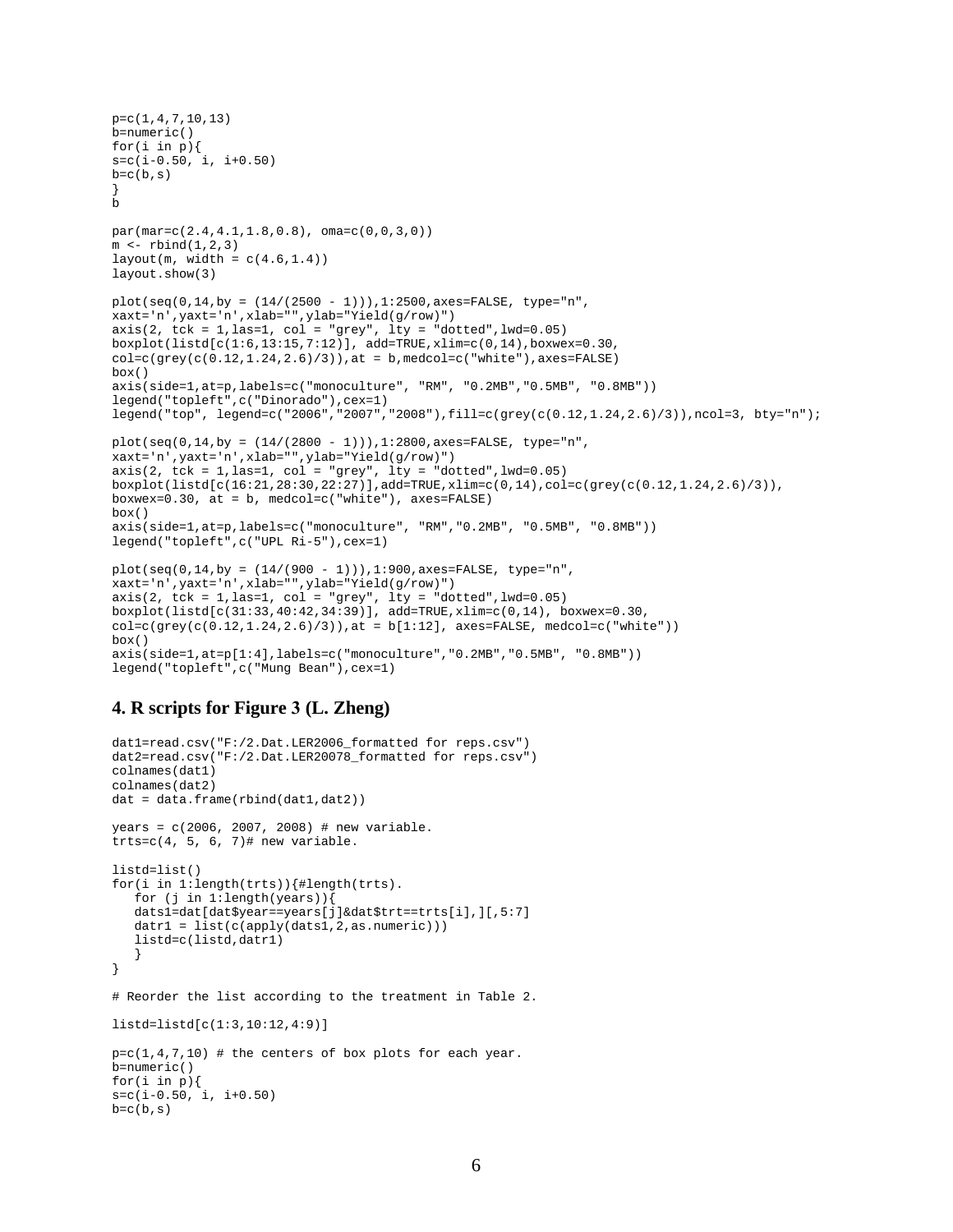```
b
```
}

## box plots.

```
plot(seq(0, 13, by = (13/(3.5 - 0)))), 0:3.5, ylinder(0, 3.5), axes=FALSE, type="n",
xaxt='n',yaxt='n',xlab="",ylab="")
axis(2, tck = 1, las=1, col = "grey", lty = "dotted", lwd=0.05)boxplot(listd, add=TRUE, xlim=c(0,12),ylim=c(0,3.5),col=c(grey(c(0.12,1.24,2.6)/3)), boxwex=0.30, 
at = b, axes=FALSE, medcol=c("white"),ylab="LER", xlab="The mixtures",main=" ")
box()
axis(side=1,at=p,labels=c("RM", "0.2MB","0.5MB", "0.8MB")) 
legend("topright",c("2006","2007","2008"),fill=c(grey(c(0.12,1.24,2.6)/3)),cex=0.6)
```
## **5. R scripts for Figure S3 (L. Zheng)**

```
dat1=read.csv("F:/1.Dat2006yield.per.row_formatted.csv")
dat2=read.csv("F:/1.Dat.0708yield.per.row_formatted.csv")
colnames(dat1)
colnames(dat2)
dat = data.frame(rbind(dat1,dat2))
years = c(2006, 2007, 2008)
Dina=c("2d","4d", "5d", "6d","7d")
UPL=c("3u", "4u", "5u", "6u", "7u")
MB=c("8m", "5m","6m","7m")
trts=c(Dina, UPL, MB)
tt=rep(trts,c(rep(3,length(trts))))
year=rep(years,length(trts))
mean.s=numeric()
ses=numeric()
size=numeric()
for(i in 1:length(trts)){#length(trts)
    for (j in 1:length(years)){#length(years)
    dats=dat[dat$year==years[j]&dat$trt==trts[i],][,6:8]
   datr = apply(dats, 2, as.numeric) means = mean(c(datr),na.rm=T)
   se = sd(c(data),na.rm=T) mean.s=c(mean.s,means)
    ses=c(ses, se)
   size = c(size, length(c(data)) - sum(is.na(data)))}
}
mean.s
ses
size
se=ses/sqrt(size)
11 = mean.s-1.96*ses/sqrt(size)ul = mean.s+1.96*ses/sqrt(size)
mat=data.frame(tt,year, round(cbind(mean.s,se),3), ll, ul)
mat.d=mat[c(1:6,13:15,7:12),] # CI data for Dinarado.
mat.u=mat[16:30,] # CI data for UPL.
mat.u=mat.u[c(1:6,13:15,7:12),]
mat.m=mat[-c(1:30),] # CI data for Mung bean.
mat.m=mat.m[c(1:3,10:12,4:9),]
mat.u$tt=rep(c("Monoculture", "RM", "0.2MB","0.5MB","0.8MB"),c(rep(3,5)))
mat.d$tt=rep(c("Monoculture", "RM", "0.2MB","0.5MB","0.8MB"),c(rep(3,5)))
mat.m$tt=rep(c("Monoculture", "0.2MB","0.5MB","0.8MB"),c(rep(3,4)))
mat=rbind(mat.d,mat.u,mat.m)
## 95% CI Plot for yield 2006, 2007 and 2008
x=numeric()
```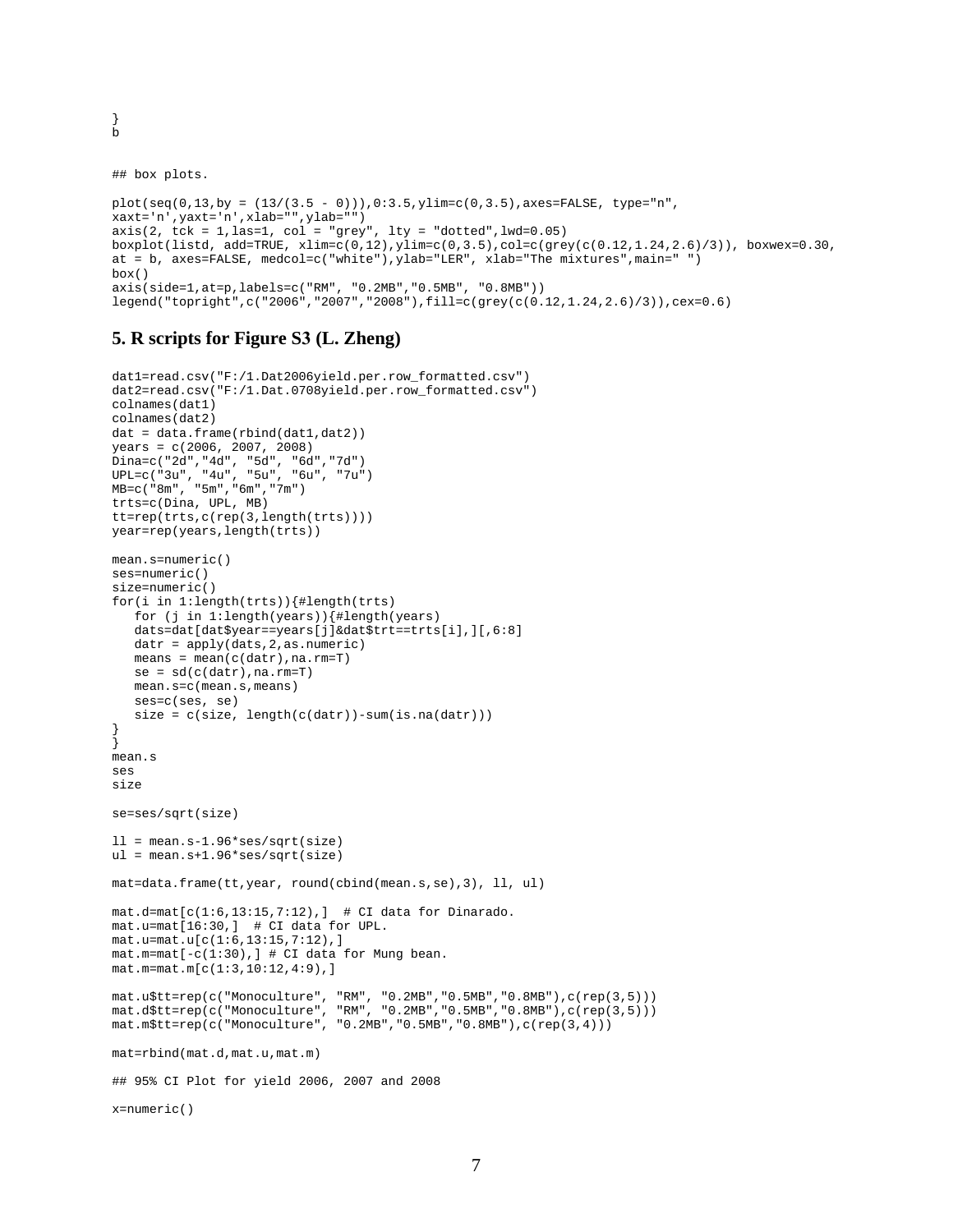```
for(i in 1:5){
xs = c(i-0.15, i, i+0.15)x=C(x,xs)}
x
library(plotrix)
par(mar=c(2.4,4.1,1.8,0.8), oma=c(0,0,3,0))
m \leftarrow rbind(1,2,3)layout(m, width = c(4.6, 1.4))layout.show(3)
## plots for Dinorado.
md=matrix(mat.d$mean.s,ncol=5,nrow=3)
rownames(md)=c("2006","2007","2008")
colnames(md)=c("Monoculture","RM","0.2MB","0.5MB","0.8MB")
xs=matrix(x,ncol=5, nrow=3)
suppressWarnings(with(mat.d,
                      plotCI(x,mean.s,2*se,
                             col=as.numeric(year)+20,xlab="", main="", 
                             lwd=2,ylab="Mean Yield",
                             ylim=c(min(ll),max(ul)),axes=FALSE)))
box()
axis(side=2,las=1) ## rotate labels for y axis.
axis(side=1,at=1:5,labels=c("monoculture", "RM", "0.2MB","0.5MB", "0.8MB")) # lables for x axis.
lines(xs[1,],md[1,],type="l",lty=2,col="red")
lines(xs[2,],md[2,],type="l",lty=2,col="green")
lines(xs[3,],md[3,],type="l",lty=2,col="blue")
legend("topright",c("Dinorado"),cex=1)
legend("topleft", 
legend=c("2006","2007","2008"),lty=c(1,1,1),col=c("red","green","blue"),ncol=3);
## plots for UPL Ri-5.
ud=matrix(mat.u$mean.s,ncol=5,nrow=3)
suppressWarnings(with(mat.u,
                      plotCI(x,mean.s,2*se,
                             col=as.numeric(year)+20,xlab="",main="",
                             lwd=2,ylab="Mean Yield",
                             ylim=c(min(ll),max(ul)),axes=FALSE)))
box()
axis(side=2,las=1) ## rotate labels
axis(side=1,at=1:5,labels=c("monoculture", "RM", "0.2MB","0.5MB", "0.8MB"))
lines(xs[1,],ud[1,],type="l",lty=2,col="red")
lines(xs[2,],ud[2,],type="l",lty=2,col="green")
lines(xs[3,],ud[3,],type="l",lty=2,col="blue")
legend("topleft",c("UPL Ri-5"),cex=1)
## plots for mung bean.
md=matrix(mat.m$mean.s,ncol=4,nrow=3)
x.m=matrix(x[1:length(mat.m$mean.s)],ncol=4,nrow=3)
suppressWarnings(with(mat.m,
                      plotCI(x[1:length(mean.s)],mean.s,2*se,
                             col=as.numeric(year)+20,xlab="",main="",
                             lwd=2,ylab="Mean Yield",
                             ylim=c(min(ll),max(ul)),axes=FALSE)))
box()axis(side=2,las=1) ## rotate labels
axis(side=1,at=1:4,labels=c("monoculture", "0.2MB", "0.5MB", "0.8MB"))
lines(x.m[1,],md[1,],type="l",lty=2,col="red")
lines(x.m[2,],md[2,],type="l",lty=2,col="green")
lines(x.m[3,],md[3,],type="l",lty=2,col="blue")
legend("topright",c("Mung Bean"),cex=1)
```
## **6. R scripts for Figure S4 (L. Zheng)**

dat1=read.csv("F:/2.Dat.LER2006\_formatted for reps.csv")